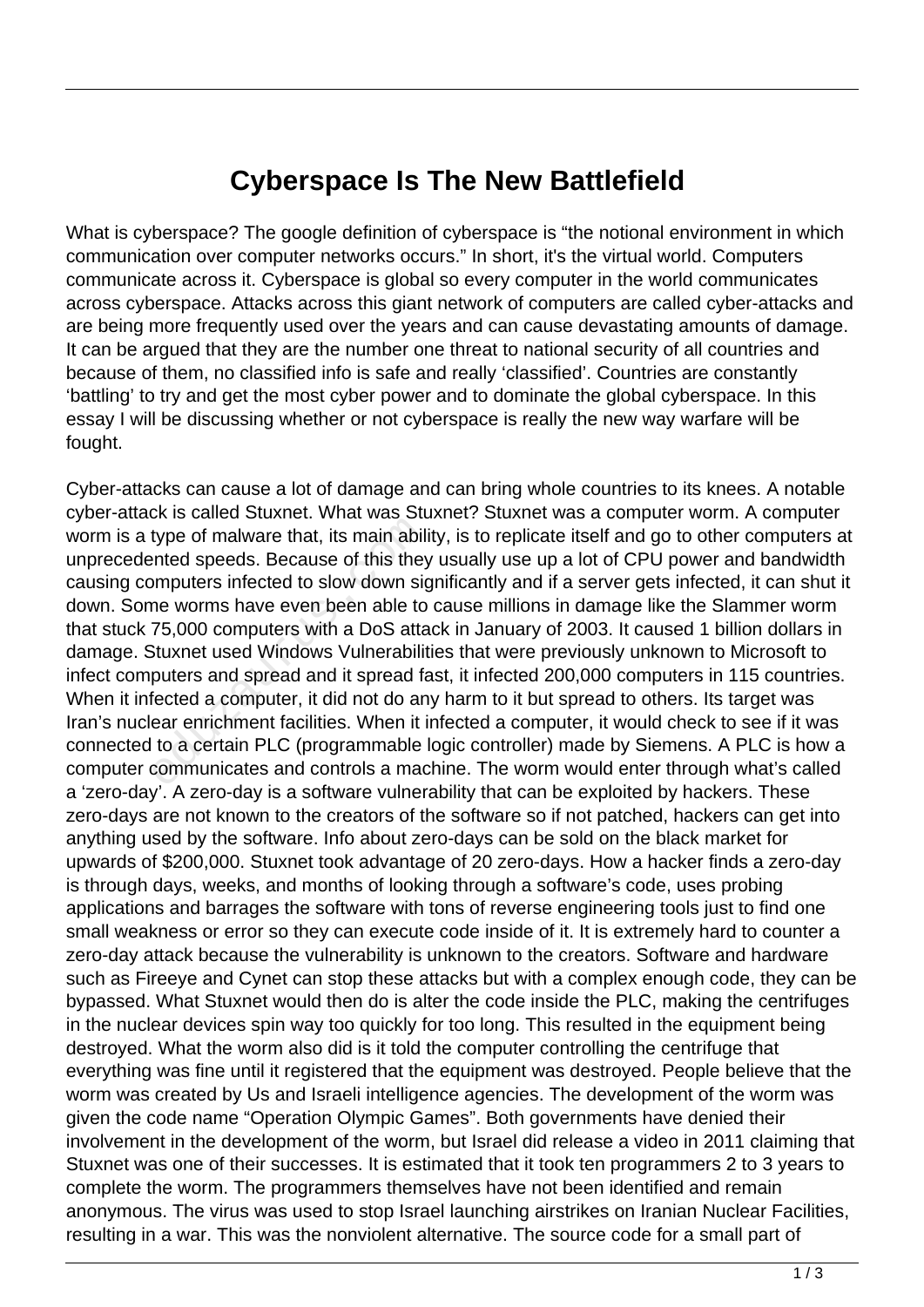Stuxnet is available online due to reverse engineering but people say it's nowhere near like having the original code.

In 2017 the world was hit with a massive cyber-attack, it was mainly targeted at Ukraine and crippled government computers, shut down banks and ATM's, brought transport systems to a halt and caused major damage to the county's economy. Although it was targeted at Ukraine, [footnoteRef:1]the virus also affected computer systems in Denmark, India and the United States. This malware was dubbed 'NotPetya' as it was part of the same family of malware called Petya. [footnoteRef:2]Other malware in this family is 'GoldenEye' (a cyber-attack in 2016) and newer EternalBlue based malware. All Petya malware are ransomware. It is believed that the malware [footnoteRef:3]was created by Russian Intelligence in order to cripple the economy of Ukraine. Russia and Ukraine had diplomatic tensions and they wanted to bring down the computers of the separatists loyal to the Kremlin. The malware itself is very similar to WannaCry as it locks all files and displays a message to the victim that there files have been encrypted and can only be gotten back if they send a specific amount of Bitcoin to an address. Some say it was even worse than WannaCry and that WannaCry was only a warning of what could come. [1: Ellen Nakashima, Russian military was behind 'NotPetya' cyberattack in Ukraine, CIA concludes, https://www.washingtonpost.com/world/national-security/russian-militar y-was-behind-notpetya-cyberattack-in-ukraine-cia-

concludes/2018/01/12/048d8506-f7ca-11e7-b34a-b85626af34ef\_story.html, [20 March 2020]] [2: N/A, Petya (malware), https://en.wikipedia.org/wiki/Petya\_(malware), [20 March 2020]] [3: ]

Anyone can be affected or targeted by a cyber-attack. I have been affected by many such as COM.SURROGATE fake files, dropper.gen and many .dll files. There are a few things a person can do to stay safe whilst using their computers at home. First, make sure you are going onto trusted websites, if a person is just browsing trusted websites then they are safe, but as soon as a person enters an unsafe website they are immediately at risk of people grabbing your IP address and getting into your home network causing a potential compromise to the devices connected. When downloading files onto your computer make sure you have anti-virus software on your computer. When a person downloads a file without any sort of virus protection software, they are again at risk to hackers getting into the computer or a malware getting onto the computer. If you still think the file is unsafe but your anti-virus hasn't picked it up, then there are a few steps to take. What type of file were you downloading? If you were just trying to download a PDF or an image file and the file says it's a .exe, .bat or .dll file then that file is almost certainly dangerous and should be deleted immediately. An exe file is an executable file. These are the most popular file types for anything. Any application usually is an exe file. But if a person creates one to cause harm it can destroy a computer by itself. A bat file or a batch file is a type of file that when opened just looks like a text file but that code inside the text file tells the Windows OS (operating system) what to do and what commands to run. They can be very useful when creating things like servers or connections but if a computer gets infected with a malicious batch very, they can do a lot of damage because it's in the OS. Also, they can be quite hard to locate as they may be able to get very deep in the computer's files. A dll or a dynamic-link library is a file that hooks onto an executable file and only then can it execute its code. By itself it is harmless but if it hooks onto another file that can cause harm then it can be extremely dangerous to the computer. An anti-virus usually does the trick at securing your PC but if you want to go one step further you can download a VPN. A VPN or Virtual Private Network is a type of software that secures the IP address of the computer, encrypting it. When you are connected to a private network you can make websites think you are anywhere in the world meaning you can access content not available in your country, nobody can track you or IA concludes, https://www.washin<br>ind-notpetya-cyberattack-in-ukrair<br>/2018/01/12/048d8506-f7ca-11e7-<br>ttya (malware), https://en.wikipedia<br>in be affected or targeted by a cyb<br>ROGATE fake files, dropper.gen<br>stay safe whilst u